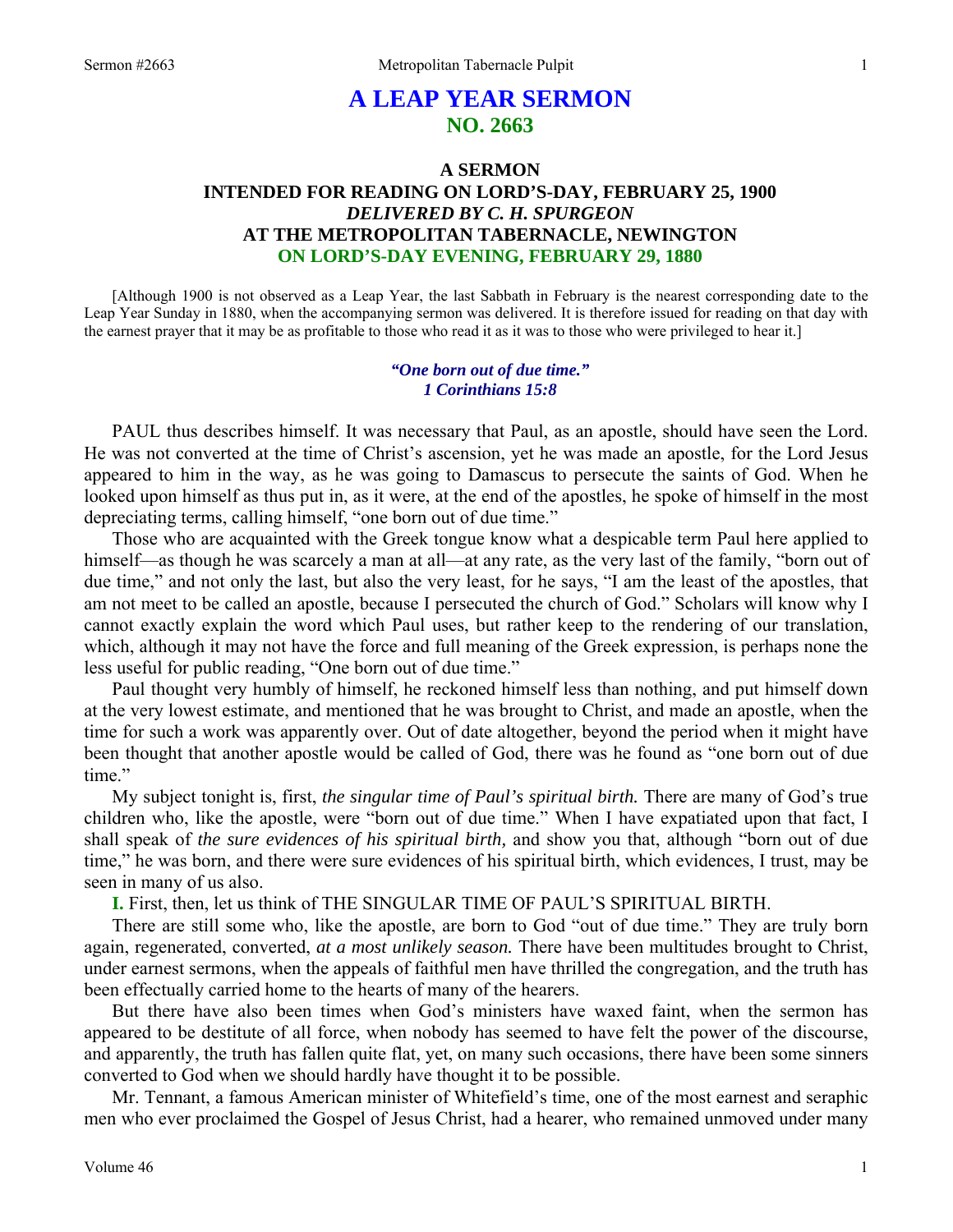a score of his most faithful sermons. Others were saved, but not this man, he seemed unmoved and immovable, but it came to pass on a certain Sabbath, that a very unusual thing happened. Mr. Tennant had prepared his sermon with great care, it was what we are wont to call a laborious discourse, into which he had put all the thought and all the pains possible, but he had not been preaching long before his memory completely failed him, his mind refused to work, and after floundering about for a while, he was obliged to sit down in great confusion, and say that he could not preach to the people that day.

The man I have mentioned, who had never before been impressed under Mr. Tennant's ministry, was that day called by sovereign grace, as "one born out of due time," for he was led to see that there was a spiritual and supernatural force which had usually helped the pastor to preach, and that when this divine influence was withdrawn, he was as weak as other men, and could not speak with power, as he had been accustomed to do.

This truth, somehow or other—for human minds are strangely constituted, and things, which have no effect upon certain people, very greatly affect others who are present at the same time—this truth, I say, induced the man to think, thinking, he was led to believe in God, and to trust in the Lord Jesus Christ for the salvation of his soul. He was, without doubt, one "born out of due time."

I would like to break down, as Mr. Tennant did, if some of you would be born to God by that means, I would rather be dumb and win a soul for Jesus, than speak with the tongues of men and of angels, and yet men's hearts should not be impressed by the truth I proclaimed. How often I have found that, when I have gone home, and sighed, and cried, and groaned over a discourse in which I felt no liberty, but thought it was an utter failure, it has afterwards been proved that, here one, and there another, have come forward blessing and praising God for that very testimony, which seemed to me so faulty and feeble, but which the Spirit of the Lord has savingly impressed upon them. So, still, there are some who, in this way, are "born out of due time," through the Holy Spirit's use even of the preacher's weakness and apparent failure.

Another illustration may be taken from the opposite side of the same truth. Some are converted when they seem themselves to be in a state of mind in which they are the most unlikely to be impressible. I remember being in Dr. John Campbell's house one day, when he told me that a minister was preaching at Whitefield's old Tabernacle in Moorfields, one evening when there were present, under very strange circumstances, two young men who had fallen into dissipated habits, and who had made an appointment with each other for the commission of some gross sin that very night. Had they committed what they had planned, it may be that they would have plunged themselves into a career of vice from which they might never have been extricated.

They were passing by the Moorfields Tabernacle, which some of you remember, and as they wanted to know the time at which they were to meet for this unholy purpose, one of them said to the other, "Go in, and see the time, there is sure to be a clock in there." But the clock was not fixed as it is here, at the back of the preacher, but the other way, so the young man had to go some little distance further in than he intended, in order to see the clock.

If I remember rightly, the preacher that night was Matthew Wilks, and he was just uttering some quaint remark, something that arrested the young man's attention, and held him fast in the aisle. His companion waited outside for a time, but it was cold, so he thought he had better go in and look at the clock himself, and fetch his friend out. He went in, the arrows of the Lord pierced the heart of both of them, and the second of those young men was John Williams, the famous missionary, and at last the martyr of Erromanga. Thus, they also were "born out of due time."

You would not have thought it possible that those men would become, as they did, preachers of the Gospel, when they were at that very time, desperately set on the commission of a great sin against God, and their hearts were wholly given up to the pleasures and follies of this world, but so it happened, and our Lord still knows how to stop men as He stopped Saul of Tarsus on the road to Damascus. He is the man who says that he was "born out of due time," and he is a wonderful instance of this method of divine interposition.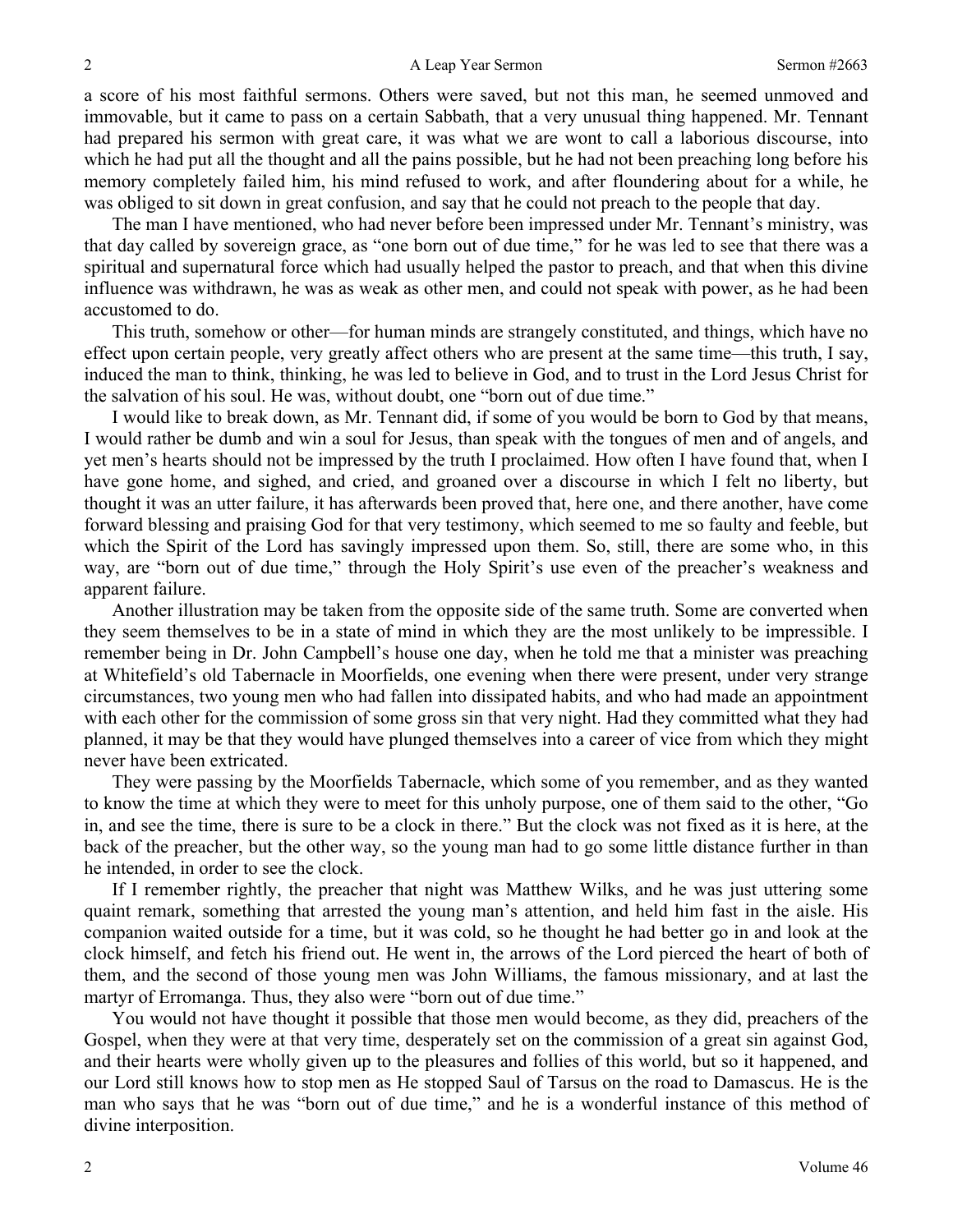#### Sermon #2663 **A Leap Year Sermon** 3

He has in his possession the letters from the high priest which will enable him to bind the saints, and carry them off to Jerusalem, he is riding towards Damascus, and is within sight of the city when, in the very midst of his highhanded course of persecution, the Lord Jesus Christ Himself intervenes, and smites him down to the ground. Presently, Paul rises to pray, and in his three days' blindness and fasting to seek the Lord, and then to find Him, to the salvation of his soul and the joy of his spirit, and thus to become an apostle of that very Savior whom, in his ignorance, he had been persecuting.

After such a triumph of divine grace, let us never despair of any sinner, however far he may have gone into sin. You know how Paul, writing to Timothy, said of himself, "For this cause I obtained mercy, that in me first Jesus Christ might shew forth all longsuffering, for a pattern to them which should hereafter believe on him to life everlasting."

The God who blessed the broken sermon of Mr. Tennant can bless our imperfect work in the pulpit, the Sunday school, or anywhere else, and the God who saved such men as John Williams and his companion, when they least thought of such a thing happening, can also save some who have strayed in here tonight, little dreaming what designs of love God has toward them in bringing them at this time under the sound of the Word.

I consider next, that a convert may be described as one "born out of due time" when he is brought to Christ *after some great revival or notable religious movement has come to an end.* There are some of you who attended the recent special services conducted here by Messrs. Fullerton and Smith. What power there was in those hallowed gatherings! Some of your neighbors wept under conviction of sin, but you did not. Some of them came to Christ, and are now rejoicing in Him, but you did not come to Him. You were not even impressed during the meetings, though, possibly, you wished to be, or it may be that you began with a desire after better things, but you ended in indifference.

And now the special services are all over, and the good men who came amongst us to preach and sing the Gospel are gone, and you have been saying to yourselves, "The harvest is past, the summer is ended, and we are not saved." Ah! but our Lord has a blessed way of picking up the stragglers behind the army. When the main body has marched on, with sound of trumpet, praising God, there are a few left behind, and the Lord Jesus sometimes comes, and picks them up.

I do earnestly pray that some of you may be thus picked up by Him just now, so that you may be able to say, "We were not born for God when many others were, like Saul of Tarsus, we were 'born out of due time,' but blessed be God, we were born again by the effectual working of His Spirit, we were brought to Christ, to the praise of the glory of His grace, and now we also have become children of God by faith in Jesus Christ." Pray that it may be so, dear friends.

O you Christian people, bow your hearts before God, and ask that it may be so! Perhaps the very fact that those services are over, and that a gracious opportunity has gone, may be impressed upon the minds of some who were present during the meetings, but who were not converted, and they may now seek the Savior, and find Him to their everlasting salvation and happiness.

The Lord can bless strange methods to the awakening of the ungodly. When Puritanism seemed to be trodden under foot in the reign of James I, and the king issued the Book of Sports, and gave commandment that every clergyman was to read from the pulpit on Sunday, that it was the royal will and pleasure that the young people should play at football, cricket, and other games and pastimes on the Lord's-day afternoon, godly ministers who really loved the Lord, did not know what to do.

One of them thought, perhaps, it would be well to do as the king ordered, and to say something beside, so when the Sunday came for reading the Book of Sports to the people, he said, "I am commanded by the king and the authorities to read to you the following document, but it grieves my heart and conscience to have to read it. I know it is wicked, and wrong, and shameful, and abominable to desecrate the Sabbath as you are invited to do, and I wonder what will become of my country when even from the church itself Sabbath breaking is recommended."

So the good man spoke, to the relief of his own conscience, and in hope of awakening the consciences of others. It happened that there was in the congregation that day, a young man who had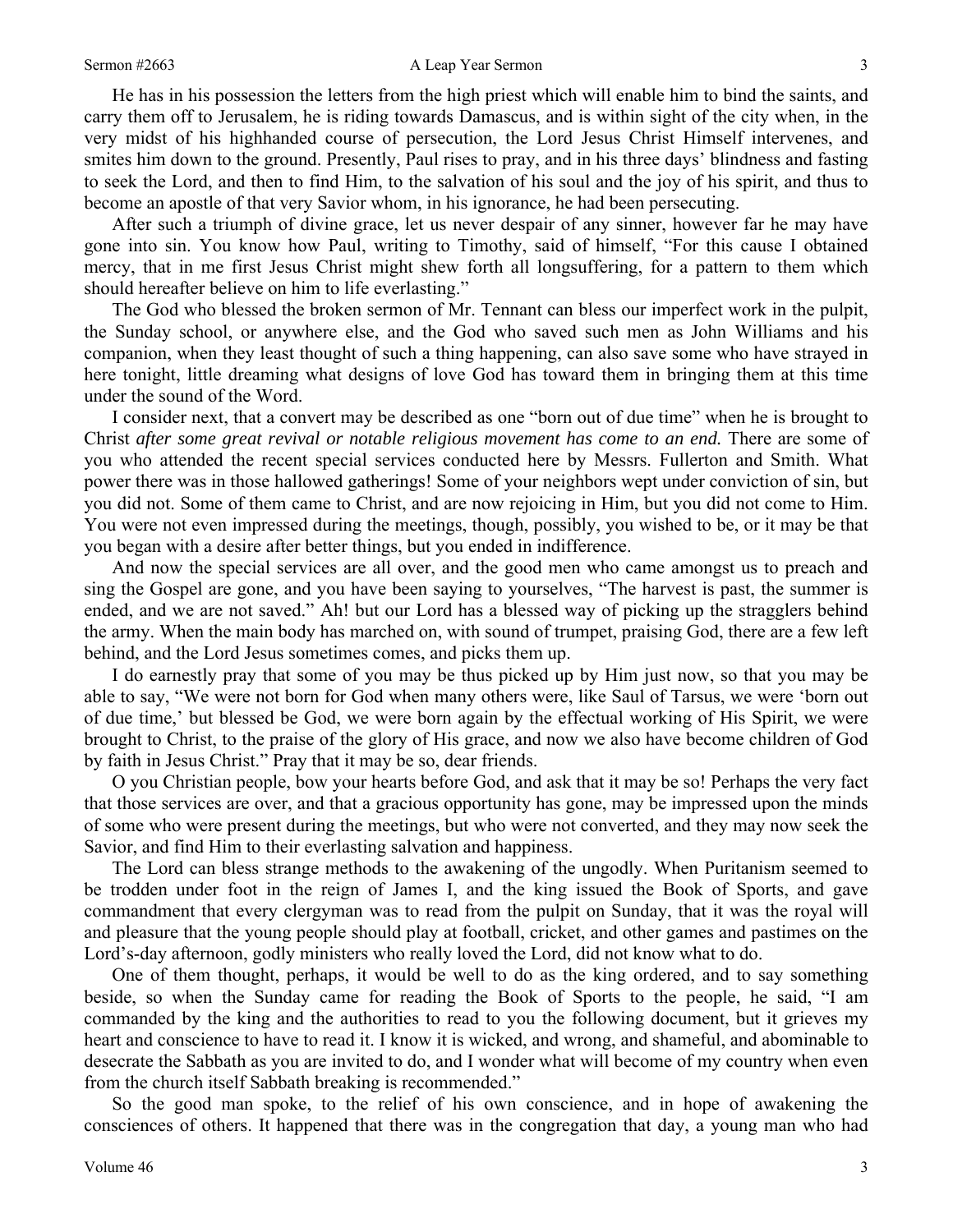always been a ringleader in the Sabbath sports, he was no sooner out of church in the morning, than he was on the village green, fast and furious in all the amusements of the time, but when he heard that Book of Sports read, he said to himself, "well, I acted in that way on my own account, and it was wrong enough for me to do so, but now I say, with the minister, 'What is to become of all the country if everybody is to be as bad as I have been? What will happen to the nation if this kind of thing is to go on?"

The thought struck him so forcibly that he became first a serious character, and then a true seeker after God, and afterwards a genuine believer in the Lord Jesus Christ. So it came to pass that, when the devil thought he was going to have everything his own way, that very day, this young man was born to God—truly, "born out of due time."

I recollect reading a very striking saying of Mr. Bunyan's. He said he had good reason to believe that in the generation after him, there would be many more saints than in the one of which he formed a part, and his belief was based upon the fact that, wherever he went, he found that there were so many great sinners that he hoped they would be converted, and become eminent servants of the Lord Jesus Christ.

Well, there was a blessed truth at the back of that hope of his, for very often, where sin has abounded, grace does much more abound, and when the Word of God seems to grow scarce, and the candle of the Gospel burns but dimly, we may pray and expect that even then, some may be "born out of due time" to the praise of the glory of that grace which saves as it wills, and often selects the very chief of sinners to be the subjects of its almighty power.

There have been some dear friends, who may be said to have been "born out of due time," for they have been converted to God *after it seemed impossible that they ever should be*. I recollect well reading of one who imbibed skeptical notions, and became exceedingly furious against the preaching of the Word. One day in Edinburgh, he heard it said that a certain eminent minister of the Gospel intended, if he met him, to speak with him about his soul, whereupon the man uttered some very strong expressions, and amongst other wicked things, he said, "I shall never be converted unless I lose my senses." All who were acquainted with him, and who knew how desperately he was set against the Gospel, thought that his was indeed a hopeless case, but in the infinite mercy of God, it turned out to be quite the opposite.

He began to suffer from great incoherence of thought, his mind gradually wandered when he was trying to speak, he often spoke utter nonsense. He became unfit for business, and had to be put into the custody of someone who watched him as his keeper. Reason was not actually gone, but it was reeling upon its throne, and while he was in that sad state, the case of Nebuchadnezzar came to his mind, and he wondered whether God had given him up altogether, on account of what he had said—that he would never be converted while he was in his senses. He turned his mind, all shipwrecked and battered as it was, towards God, and out of the depths of his half bewildered spirit, he cried unto the Lord as Nebuchadnezzar did, and his mind returned to him, and he became a humble, gentle, holy believer in the Lord Jesus Christ.

Do you not think, dear friends, that he also was "one born out of due time"? The time of salvation seemed utterly past as far as he was concerned. He had made a covenant with death, and a league with hell, he had cast off those ordinary beliefs which many men hold even though they do not obey them, yet notwithstanding all that, the surprising grace of God dealt with him after its own sovereign manner, and laid him low, that it might bring him up again.

I do not pray that such a thing may happen to anybody here, but I do pray that God may bring you to Christ somehow, and anyhow, and if, in order to attain that end, you have to be driven to the very gates of hell—so long as you do not actually pass through them—I will rejoice if, afterwards, you are led to flee to Christ for refuge.

Another instance of "one born out of due time" occurs in the case of one *converted after the spiritual father is dead.* We sometimes see posthumous children, that is, those who are born after the father is deceased, and there is generally much sorrow mingled with the thought of such births, for the poor widow's heart is doubly troubled by the extra care needed for the little stranger who arrives after the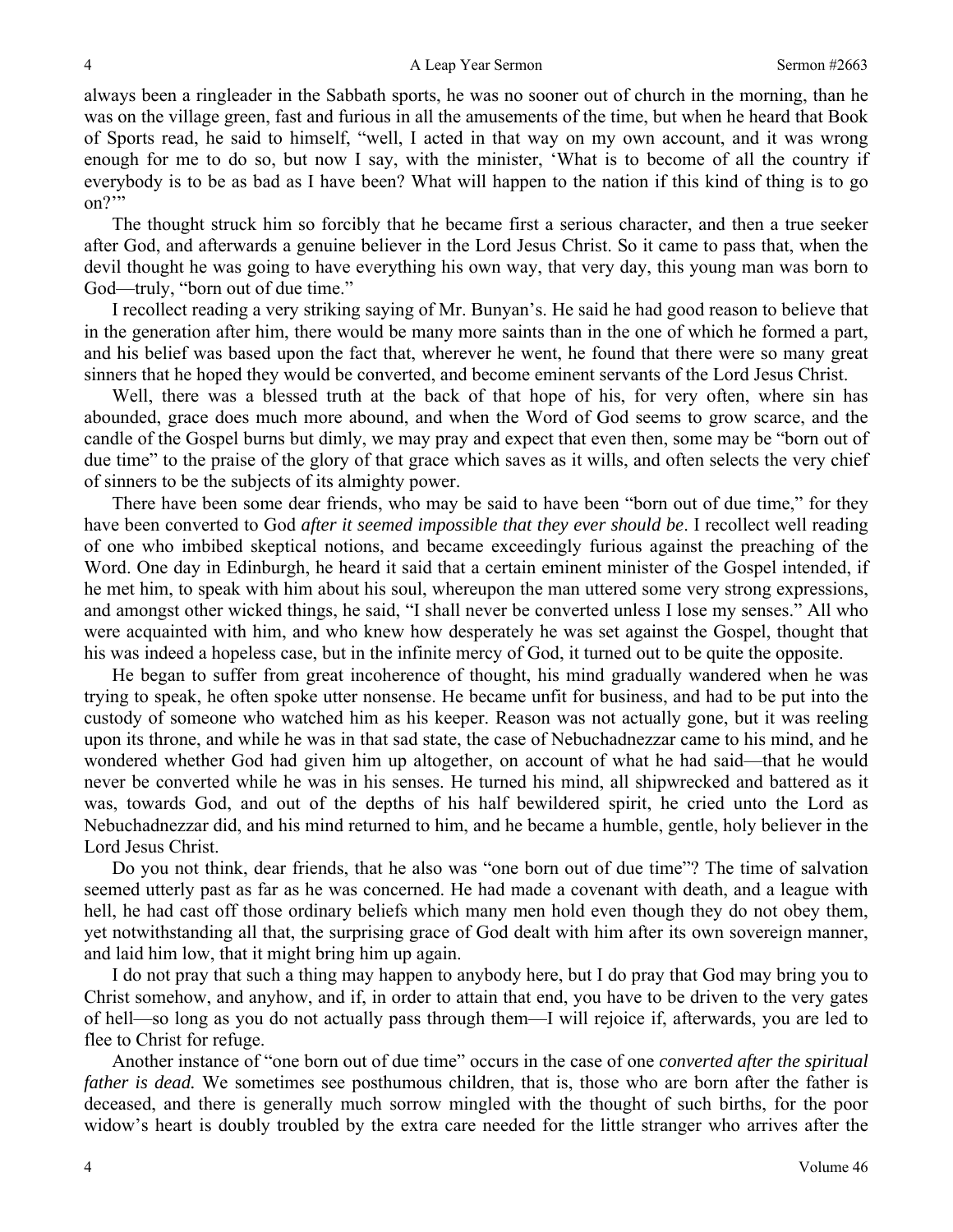breadwinner of the family is taken away. But if a man is the means of bringing another to Christ after he himself is dead, there need be no sorrow about that matter.

There have been many, many instances, in which earnest Christian people have sought the conversion of their relatives or friends, they have prayed for them, and wept over them, and pleaded with them, but all their efforts have been unsuccessful, yet after their death, the memory of their holy zeal has touched the conscience of the one who would not yield before, and brought him to Christ.

I wish, dear friends, that your godly mother who is in heaven, and who died leaving her son unsaved, might seem to come to you just now. I ask for no apparition, but that she may be consciously present to your mind and that her dying words may ring in your ears, for perhaps the remembrance of what she said may be blessed to you even now. When I am taken away, I can but wish that any true and faithful word that I have spoken may still continue to speak to you from my grave.

When good Mr. Payson died, he begged that his people might come and see him if they wished, before he was interred, and those who did so read these words on his bosom, "Remember the word which I have spoken unto you being yet present with you." It was thus his desire, you see, that he should have posthumous spiritual children, that they should be born to God even though they should seem to be "born out of due time."

Ah! you wives, who have been praying for your husbands these many years, never give them up, because they may be brought to Christ when you yourselves will be in heaven. Mothers and fathers, never cease pleading for your children, for they too, may be brought to Jesus when you are among the angels.

Up in one of the northern counties of England, there was a woman, a believer in the Lord Jesus Christ, whose prayer went up continually for her husband, but he never entered the house of God, and despised her for doing so. She was accustomed to go to her usual place of worship alone, so far as any human companions were concerned, yet she was not quite alone, for there was a dog that always went with her. This dog curled himself up under the seat, and lay quite still during the service, and then walked home with his mistress.

The first Sunday after she was dead, the poor dog went off to the meeting house as usual, and curled himself up in his old place. He did the same the next Sunday, and the husband, noticing the dog start out so regularly, was struck by its action and wondered where the dog went now that his mistress was gone, so he thought he would go and see. The dog went before him to his mistress's old seat, and curled himself up, the man went in after the dog, and sat down in his wife's place, and God helped the minister that day, to show him that his good works and self-righteousness, in which he had always trusted, would not be sufficient for his salvation, and he preached to him the full salvation of Christ Jesus, and the man believed and lived. Was not he also "born out of due time," for his wife's prayers for him were all over, and she was gone? Yet he was brought to Christ.

The subject is one upon which I might enlarge indefinitely, but I would rather have you to supply further instances of similar blessing, by urging you to persevere in prayer, you who are seeking the salvation of others.

Some have been "born out of due time" because they have been *converted to God in extreme old age.* I would like to encourage any very aged person who is here, and still unsaved, and to drive away altogether the notion that it is too late to seek the Lord. It is never too late so long as life lasts, and there is the power to repent of sin and to turn to the Lord.

> *"While the lamp holds out to burn, The vilest sinner may return."*

I will not quote cases, but I have a vivid recollection of a good many persons who have been saved at the age of seventy or eighty. We have had persons, past both of those periods, baptized upon profession of their newly found faith. The world's proverb says, "It is never too late to mend," but Christ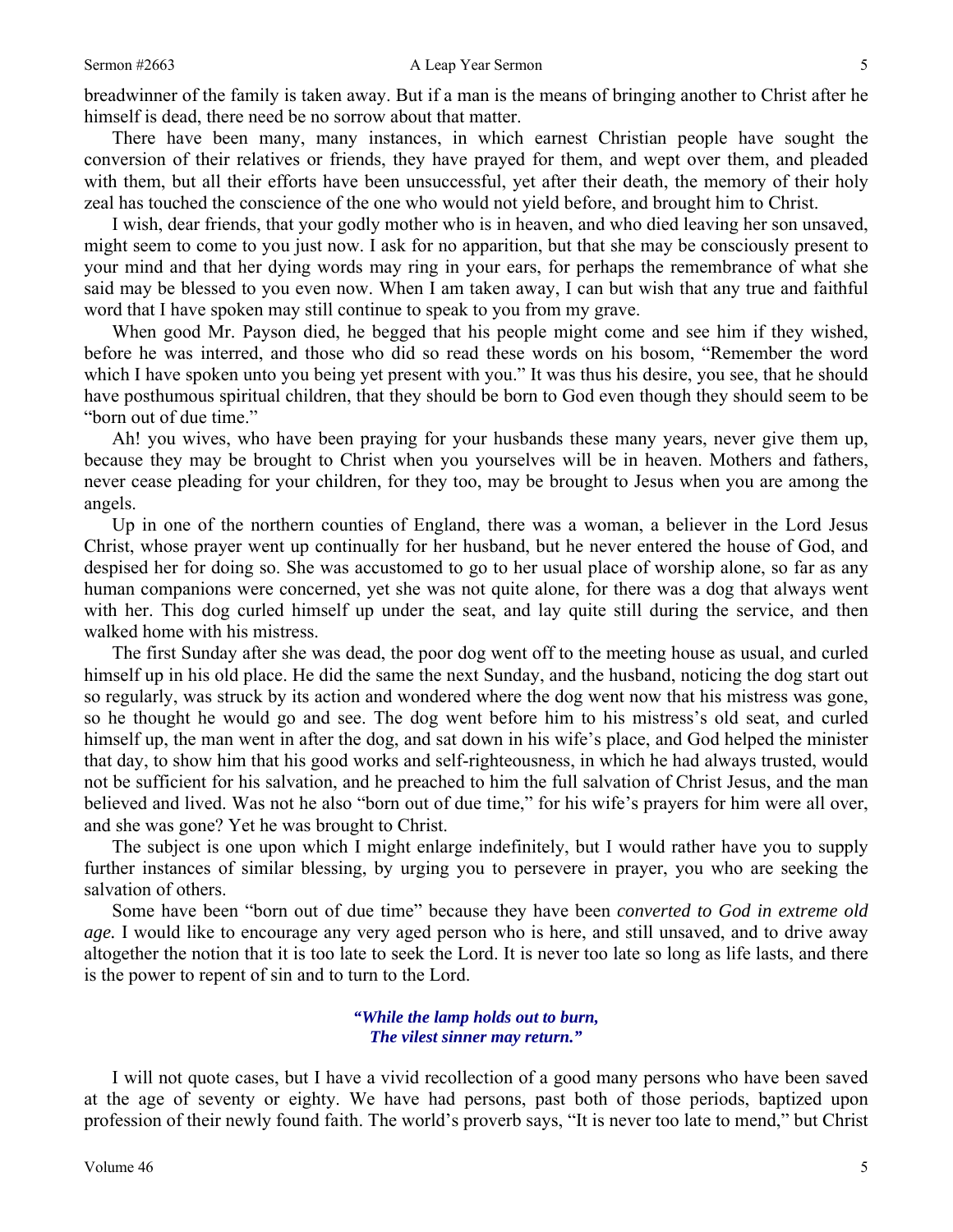would tell you, if He were here in bodily presence, that it is never too late for Him to mend you, or rather, for Him to make you anew, for that is the work He undertakes to do. It is never too late for Him to stretch out His pierced hand, and help the man, who is tottering on his staff, to become a babe in Christ. Yet, surely when very old men are born again, they seem to be "born out of due time."

Many of you have not yet come to old age, yet if God should save you tonight, you would be as those who are "born out of due time," because you are *on the very brink of the grave.* Consumption has laid its cruel hand upon you, and pulled down all your strength. In all probability, you will not be long in this world. You have come out tonight, but you are half afraid that you have done wrong in coming in the state you are in, with that terrible cough that you have, yet you have not found the Savior.

O my dear young friend, wherever you may be, it is a sad, sad thing to be carrying about with you your death warrant, as you certainly are doing, and yet to have no warrant to believe that when you die, it will be well with you! Oh, I pray you, do not let Satan tempt you with the idea that, now, when sickness is upon you, there is no hope for you! Come to Jesus, however consumptive you look. Come to Jesus, young man, with that chest that scarcely allows you to breathe. Come unto Him, for He will not cast you away.

I remember one, whom I met at Mentone, who had gone there in the hope of lengthening his life, but that was quite out of the question, for he was too far gone when he came. He had two sisters, who were sent for to come to him, for it was certain that he could not live long. He himself was under deep concern of soul, earnestly seeking the Lord, but he could not find Him. Day after day, week after week, he had been getting worse and worse, and showing all the signs of his approaching departure, but he could not find peace with God.

At last, his sisters came from England. They arrived just in time. They found him very anxious about his soul, that night they spoke with him of Jesus, and in the morning, early, when they woke, they went to him, and he was sitting up in bed, all pale and ghostlike. He said, "Sisters, Christ has forgiven me," And he fell back on his pillow, and he was gone home. There was an end of his suffering and weakness here below, but the consolation of that last word to them, and of the joy that beamed from his poor eyes, was enough to make them gladly commit his body to the tomb.

"Sisters, Christ has forgiven me." Ah! He was indeed "born out of due time"—born between the very jaws of death, but death's jaws could not close upon him till he had received forgiveness from his Savior. I beseech any of you who are in a similar condition to his, do not put off seeking the Lord, but hasten to find Him even now.

Once more, there are some who are "born out of due time" because they *are born all of a sudden.*  They suddenly come to Christ, they suddenly find peace, they are suddenly saved. I wish that might happen to some here tonight. There is no need of any set period for this all-important matter, time is no element in the case. God can work conviction and conversion in a single instant. You know that sometimes, you see a flash of lightning, and then you wait several seconds before you hear the thunder, but when a storm is right overhead, the flash and the clap are simultaneous, and down comes the pouring rain at the same time. And in like manner, the Lord knows how to send a flash of conviction, and at the same instant, to make His deep voice of mercy to be heard in the soul, and to send the water floods of grace upon the spirit there and then. Why should He not do so tonight for any of you who need these blessings?

Now I will tell you the special reason why I chose this text, that is, because this is the  $29<sup>th</sup>$  of February, and it is a Sunday. There are a large number of you who never saw a 29<sup>th</sup> of February on Sunday before, and there is a larger number still who will never see the 29<sup>th</sup> of February on a Sunday again. I suppose it will be eight and twenty years before that will occur again.

So, this is a Sunday thrown in, as it were, it is an odd kind of day, an extra day in the calendar. If you ask our friends of the Greek Church, the Russians, they will tell you that there is not such a day at all, for they keep to the old system of reckoning time. This plan of putting in an odd day, every four years, to make our days square with the sun, is a very good and proper one, still, it is a kind of a day thrown in,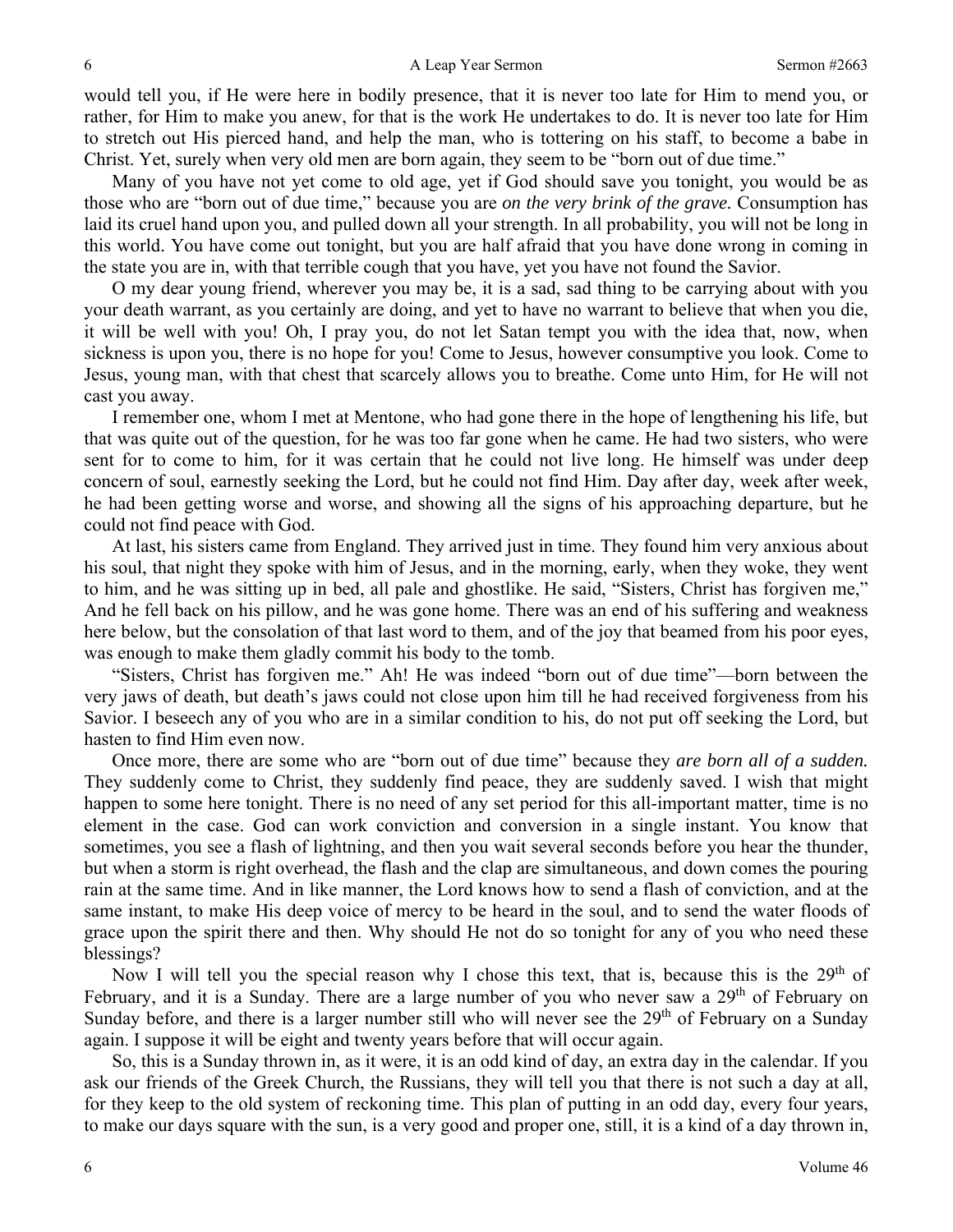#### Sermon #2663 **A Leap Year Sermon** 7

and it seemed to me that if the Lord would convert some souls on this odd day in this leap year, it would make the 29<sup>th</sup> of February, that came on a Sunday, to be specially memorable. You will not forget it if it is the day of your conversion, you will say to your children, it may be, eight and twenty years hence, if you are alive, "Ah! I recollect when the 29<sup>th</sup> of February last came on a Sunday, and that was the day when I sought and found the Lord. Mr. Spurgeon said that I was like the apostle Paul, 'one born out of due time,' and so I was, yet I was born in due time, I know, according to the covenant of grace."

Oh that the Lord, in His infinite mercy, having given us this special day, would now give us a special blessing, and bring many to Himself this leap year! Oh, that all of you, who are still unsaved, would make a leap right out of the kingdom of darkness into the kingdom of His dear Son, His Holy Spirit enabling you so to do by a simple act of faith in Jesus Christ! And you Christian people, pray for a special and unusual blessing, a 29<sup>th</sup> of February blessing. Ask God to give it to us, in His infinite mercy, that many and many a soul may be "born out of due time" this very night.

Who shall it be? And where shall the work of repentance begin? Does not somebody over there say, "Lord, let it be me"? There is said to be a special opportunity of making proposals in leap year, but I can tell you, if you make a proposal to come to Christ, that He has long ago set His heart on you. You would never have thought of proposing to Him if He had not first of all ordained to bring you to Himself. If you come to Him, He will receive you, and oh, in His great mercy, may the Holy Spirit incline you to come to Him this 29<sup>th</sup> of February that falls upon a Sunday.

**II.** Now I have only two or three minutes left for the second part of my subject—THE SURE EVIDENCES OF PAUL'S SPIRITUAL BIRTH.

Though Paul was, in a spiritual sense, "born out of due time," he was truly born again, and those persons, who have been converted at singular times, and under strange circumstances, have been really converted. How do we know that Paul was born again, and that he was called to be an apostle of Jesus Christ?

I answer, first, because *he had seen the Lord.* After mentioning those who saw the risen Christ, he says, "Last of all he was seen of me also, as of one born out of due time." The first evidence that he was an apostle was that he had actually beheld the Lord. Now, in a spiritual sense, one of the marks of a true believer is that he has seen the Lord. My dear friend, if you have looked to Christ for forgiveness, even though you have only looked to Him tonight, and this is an odd night—the 29<sup>th</sup> of February, yet, if you have by faith seen Jesus on the cross, and truly trusted Him, you are as much saved as the man is who believed in Christ fifty years ago. Looking to Jesus is the evidence that we are born again, and happy is everyone who can truthfully say, concerning Christ, "He was seen of me also."

#### *"I saw One hanging on a tree, In agonies and blood."*

I looked to Him, He looked on me, and we were one forever. I trusted to Him, and therefore I am saved. If you can say that from your heart and the Holy Spirit bears witness that what you say is true, you need not raise any question about your new birth. If you are trusting in Jesus, it is well with your soul in time and to eternity.

The next evidence of his spiritual birth, which Paul gave, was that *he confessed his sin*. Read the verse following our text, "For I am the least of the apostles, that am not meet to be called an apostle, because I persecuted the church of God." See how he confessed his sin and forsook it. "He that covereth his sins shall not prosper; but who confesseth and forsaketh them shall have mercy."

Are you, dear friend, willing now to confess your sin? Do you turn from it with loathing? Do you desire, henceforth, to be delivered entirely from it? Well, then, your repentance is another sure evidence that you are born again. If you have seen Jesus taking your sin upon Himself, and suffering its dread penalty, if you have confessed your sin, and by faith laid it upon Him as your Sacrifice and Substitute, you are born again, though you may have been, in a certain sense, "born out of due time."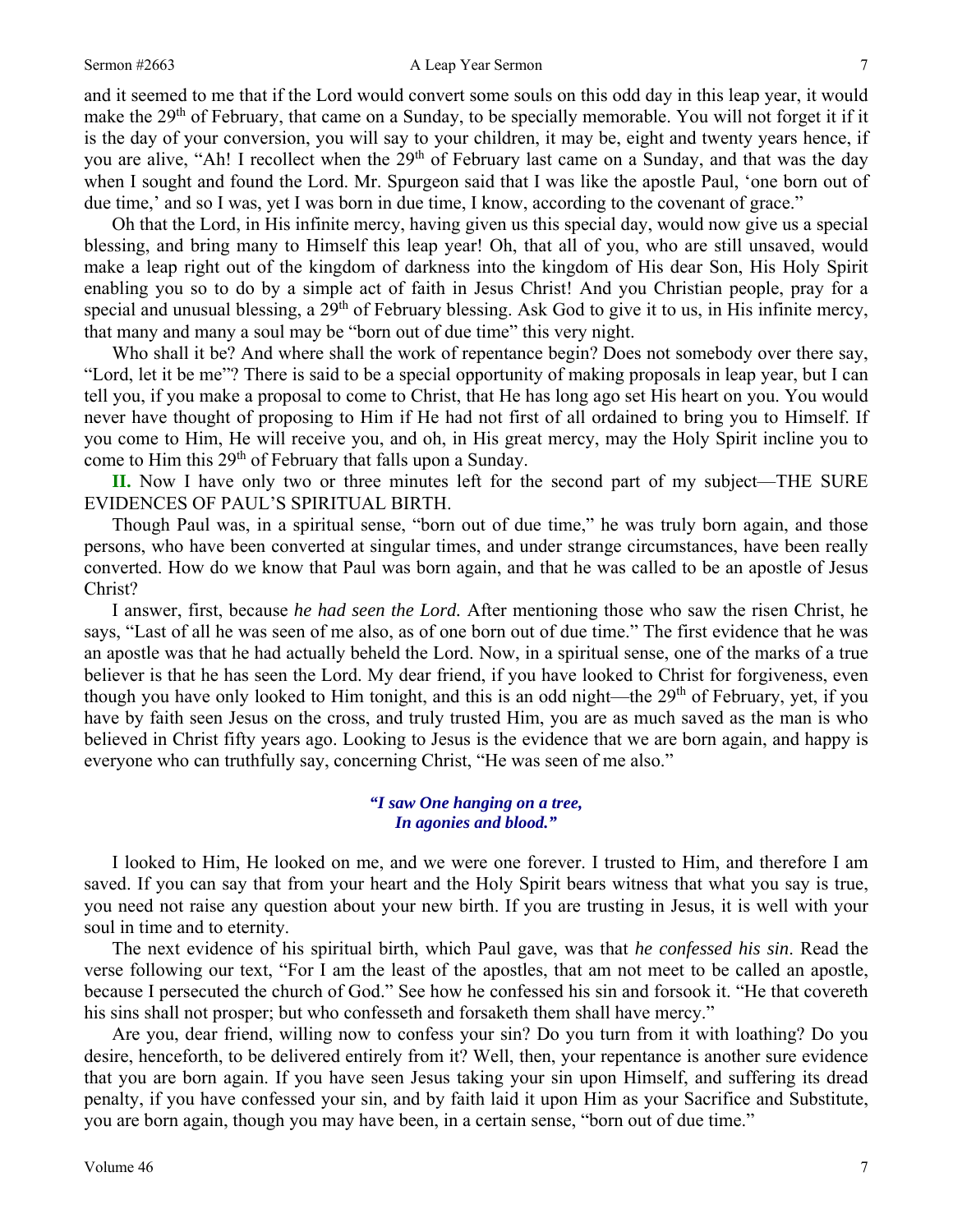Next, we are sure that Paul was really born again because *he was thoroughly converted.* Never was there a greater change in any man than there was in him, he never went back to his former life, and he had no hankering to return to it. With him, old things had passed away, and all things had become new, he was, indeed, a new creature in Christ Jesus.

I am sure he was converted, also, because *he praised the grace of God*. Read the tenth verse, "By the grace of God I am what I am." Even when he truthfully says, "I laboured more abundantly than they all," he humbly adds, "yet not I, but the grace of God which was with me." It is a sure sign of conversion when a man knows that he is saved by grace alone, and does not attribute it to his own merit, or his own work, but praises and adores the sovereign mercy and grace of God. Have you that evidence, dear friend? Then you are born aright, even though "born out of due time."

And lastly, Paul proved that he was a true citizen of the New Jerusalem because he became, of all men, *most zealous for Christ,* zealous for the Gospel, zealous for the winning of souls. He seemed to try to do all he could to undo the mischief he had wrought in the days of his unregeneracy, and to work with both his hands and all his heart to establish and extend the kingdom which once he tried to overthrow.

O God, by Your great mercy, cause another Paul to be born in this house of prayer tonight! You can do it, will You not bring to Yourself, by the power of the Eternal Spirit, some wild, threatening, blustering, blaspheming hater of Christ, lay him at the dear feet of the Crucified, and cause him to look up and live? Pray for this, dear Christian people. Pray for it tonight, when you reach your homes as well as now, and then we shall have special reason to recollect this  $29<sup>th</sup>$  of February.

Possibly, someone, who will in days to come, stand on this very spot preaching the Gospel of Jesus Christ, will say to you, "Do you remember the  $29<sup>th</sup>$  of February, 1880? Do you recollect the text, 'One born out of due time'?" I trust that some of you will be here to hear him say, "I recollect it better than any of you do, for that was the night when I was born to God, glory be to His holy name!" Now pray for it with all your hearts, for our Lord Jesus Christ's sake. Amen.

## **EXPOSITION BY C. H. SPURGEON**

### *JOHN 3:1-18*

If you were sent for to visit a dying man, and you wished to select a chapter which would set the truth before him very briefly and very clearly, you could not make a better choice than this third chapter of the Gospel according to John. So, as we are all dying men and women, let us read it with that same desire, and may the Holy Spirit apply it to our hearts as we read it!

**Verses 1-2.** *There was a man of the Pharisees, named Nicodemus, a ruler of the Jews: the same came to Jesus by night,—* 

That was better than not coming at all. "Better late than never." Better come to Christ in the dark than not come to Him at all.

**2.** *And said unto him, Rabbi, we know that thou art a teacher come from God: for no man can do these miracles that thou doest, except God be with him.* 

This was good reasoning on the part of Nicodemus. If he did not at first go as far as he afterwards did, it argued well for him that he went as far as he could. O you who are troubled with unbelief, believe as much as you can, and then cry, "Lord, I believe, help thou my unbelief; and especially, help me to get rid of it." Confess to Christ what you do believe, and He will add more to your belief.

**3.** *Jesus answered and said unto him, Verily, verily, I say unto thee, Except a man be born again, he cannot see the kingdom of God.* 

He cannot understand what it is, he cannot know anything about it, he cannot see it.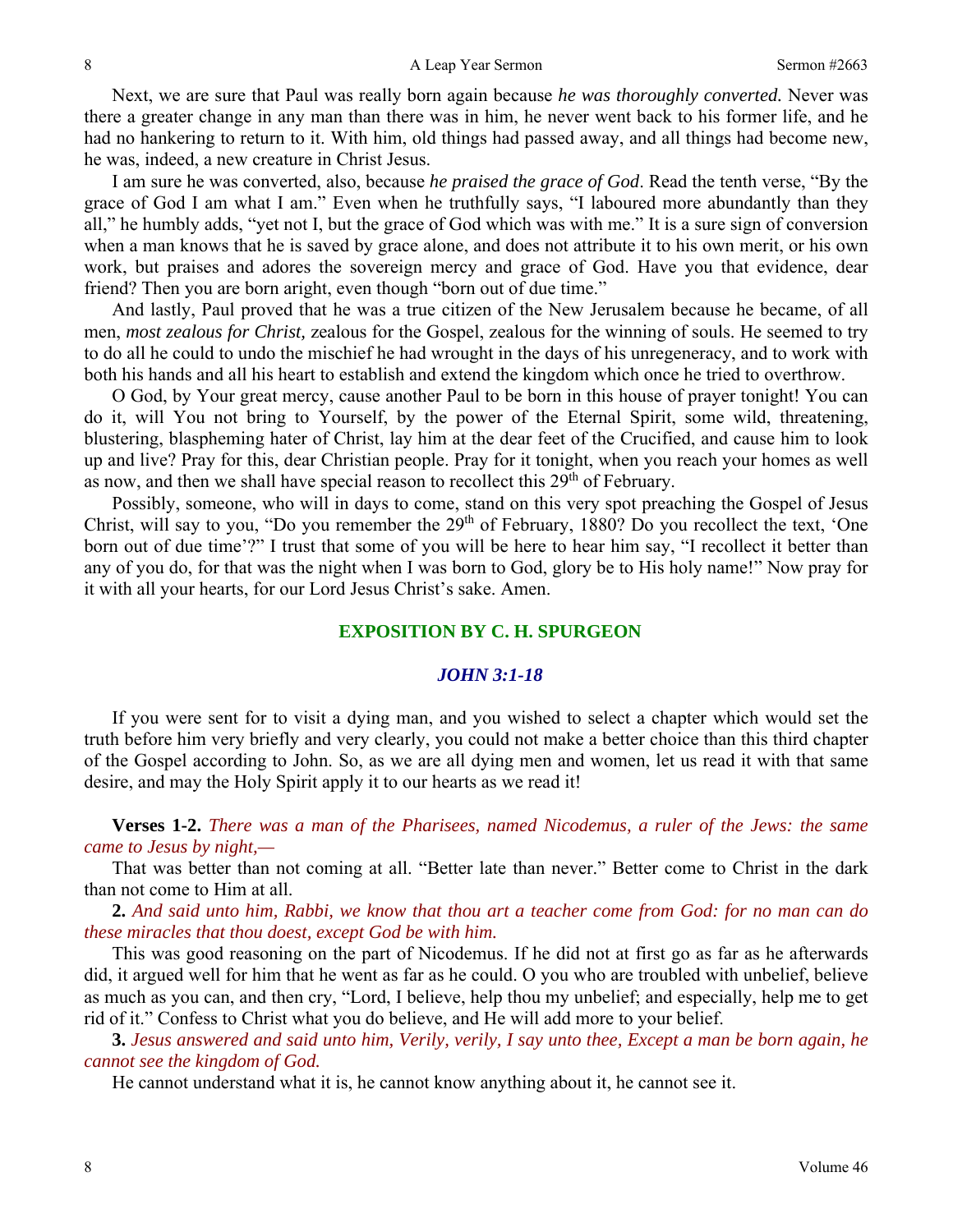#### Sermon #2663 A Leap Year Sermon 9

**4-5.** *Nicodemus saith unto him, How can a man be born when he is old? can he enter the second time into his mother's womb, and be born? Jesus answered, Verily, verily, I say unto thee, Except a man be born of water and of the Spirit, he cannot enter into the kingdom of God.* 

If the "water" mentioned here relates to baptism—which I greatly question—then certainly, it shows the way of entrance for a believer, publicly, into the kingdom of God. But if it relates to the purifying power of the Spirit of God—as I believe it does—then it teaches us that no man enters into the kingdom of God, and becomes a partaker of its privileges—which is something more than merely seeing it except the Spirit of God shall be to him as water purifying him from sin. This is the reason why a man cannot enter into the spiritual kingdom until he is born again, born from above.

**6.** *That which is born of the flesh is flesh;* 

And "flesh and blood cannot inherit the kingdom of God."

**6.** *And that which is born of the Spirit is spirit.* 

And only the new creature, which is thus born, can by any possibility, understand or enter into the possession of the spiritual things which belong to the kingdom of God.

**7-8.** *Marvel not that I said unto thee, Ye must be born again. The wind bloweth where it listeth, and thou hearest the sound thereof, but canst tell whence it cometh, and whither it goeth: so is every one that is born of the Spirit.* 

The Holy Spirit is mysterious, like the wind, and so is the creature that is "born of the Spirit." The spiritual man often cannot understand himself,—he is so mysterious a being—how then shall he be able to fully comprehend how that wondrous new life is created within him? All we know is, that he is a new creation, as much the work of eternal power as our first creation.

**9-10.** *Nicodemus answered and said unto Him, How can these things be? Jesus answered and said unto him, Are you a master of Israel, and know not these things?* 

"These things" that lie at the very root of everything. "Art thou a Rabbi, and dost thou not know this?" Alas, good Master, there are still many Rabbis who do not understand this, many who have taken the highest degree the University can give them, yet do not know in their own souls what it is to be born again!

**11.** *Verily, verily, I say unto thee, We speak that we do know, and testify that we have seen; and ye receive not our witness.* 

Spiritual men declare that there are spiritual things. They know them, and have seen them, and they have a right to be believed, for they are not liars. They are honest men, and speak what they do know, yet, often, their witness is not received. They need not be surprised at this, for it was the same with their Master.

**12.** *If I have told you earthly things, and ye believe not, how shall ye believe, if I tell you of heavenly things?* 

If these elementary truths about the new birth stagger you, what is the use of My going on to anything higher? You would not understand it, or receive it.

**13.** *And no man hath ascended up to heaven, but he that came down from heaven, even the Son of man which is in heaven.* 

He alone knows the secrets of God who has been with God, who has come from God, and who is still with God.

**14-18.** *And as Moses lifted up the serpent in the wilderness, even so must the Son of man be lifted up: that whosoever believeth in him should not perish, but have eternal life. For God so loved the world, that he gave his only begotten Son, that whosoever believeth in him should not perish, but have everlasting life. For God sent not his Son into the world to condemn the world; but that the world through him might be saved. He that believeth on him is not condemned: but he that believeth not is condemned already, because he hath not believed in the name of the only begotten Son of God.* 

God give us, even now, deliverance from condemnation through faith in His dear Son, and prevent our being condemned through our unbelief, for our Lord Jesus Christ's sake! Amen.